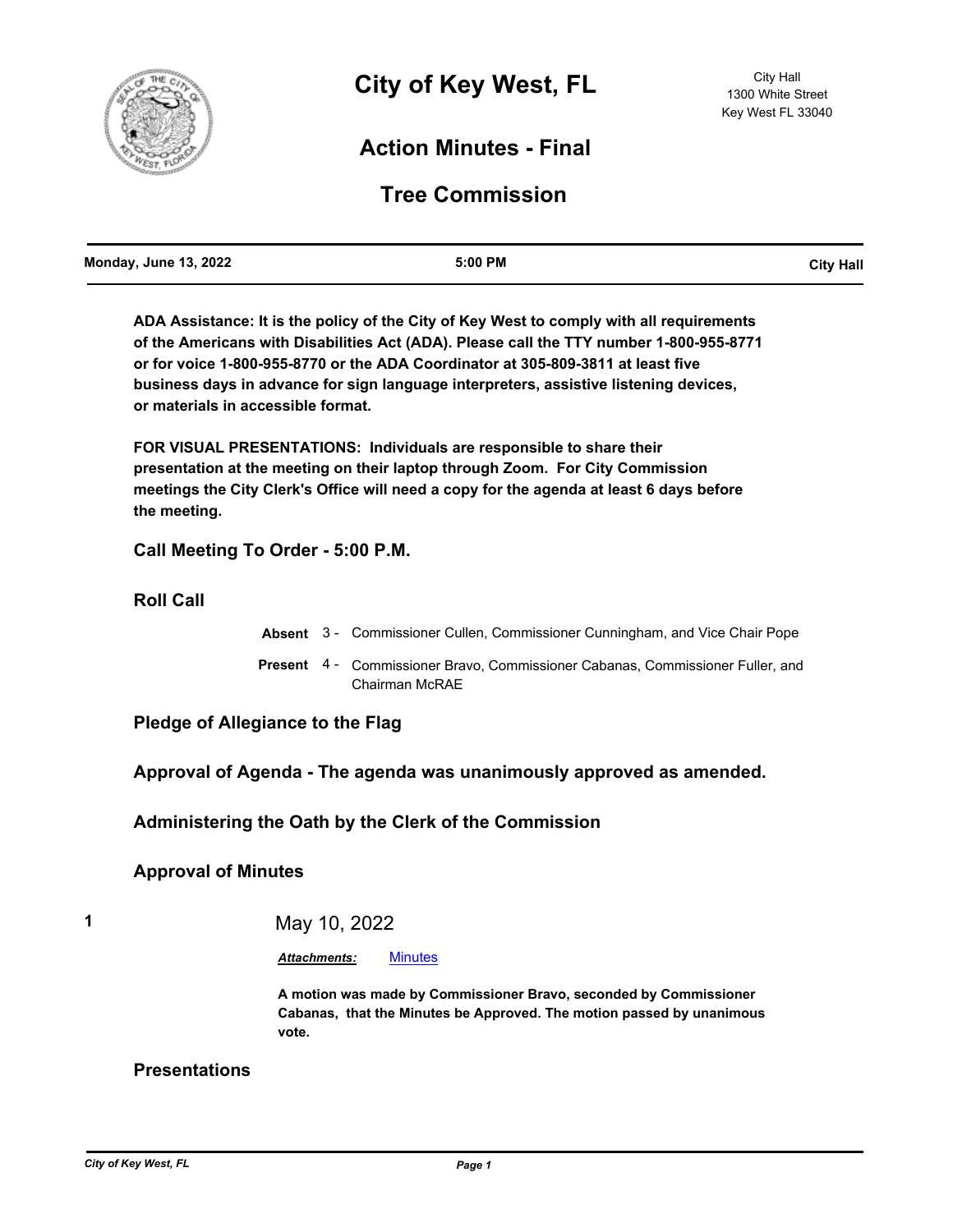**2** Update on Key West's Strategic Plan, Key West Forward Presented by: Elisa Levy **Received and Filed**

### **New Business**

# **3** 46 Spoonbill Way #1/T2022-0171/Robert Tischenkel Requesting approval to remove (1) Mahogany tree.

*Attachments:* [\(LARGE FILE\) Report and Application](http://KeyWest.legistar.com/gateway.aspx?M=F&ID=f9261d8c-0e14-4dcc-b471-10b3b3441551.pdf)

**A motion was made by Commissioner Bravo, seconded by Commissioner Cabanas, in accordance with Sec. 110-327, to approve the removal of (1) Mahogany tree at 46 Spoonbill Way to be replaced with 13.4 caliper inches of dicot or fruit trees from the approved list, FL #1, to be planted on site. The motion carried by the following vote:**

**Absent:** 3 - Commissioner Cullen, Commissioner Cunningham, and Vice Chair Pope

Yes: 4 - Commissioner Bravo, Commissioner Cabanas, Commissioner Fuller, and Chairman McRAE

### **4** Election of Chairman and Vice Chairman

**A motion was made by Commissioner Bravo, seconded by Commissioner Cabanas, to reinstate Chairman McRAE as the Chairman. The motion carried by the following vote:**

**Absent: 3 - Commissioner Cullen, Commissioner Cunningham, and Vice Chair Pope**

**Yes: 4 - Commissioner Bravo, Commissioner Cabanas, Commissioner Fuller, and Chairman McRAE**

**Then, a motion was made by Commissioner Bravo, seconded by Commissioner Cabanas, to reinstate Vice Chair Pope as the Vice Chairman. The motion carried by the following vote:**

- **Absent:** 3 Commissioner Cullen, Commissioner Cunningham, and Vice Chair Pope
	- Yes: 4 Commissioner Bravo, Commissioner Cabanas, Commissioner Fuller, and Chairman McRAE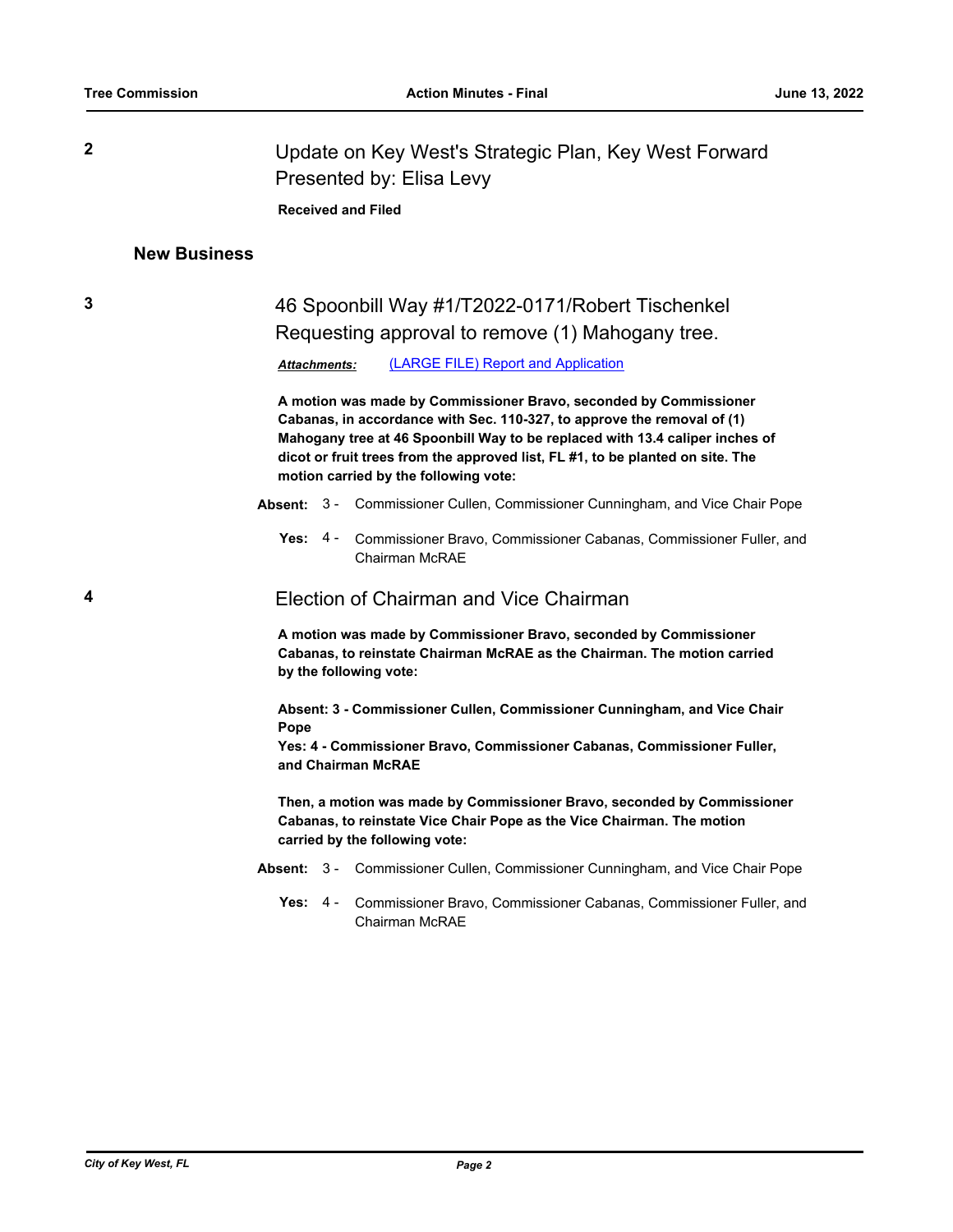| 5 | 1618 N. Roosevelt Blvd/TP2022-0012/Keys Auto Center<br>Represented by: Javier F. Salman<br>Requesting Final Landscape Plan approval for a major                                                                                                                                                                                                                                                                                                                                                                           |  |
|---|---------------------------------------------------------------------------------------------------------------------------------------------------------------------------------------------------------------------------------------------------------------------------------------------------------------------------------------------------------------------------------------------------------------------------------------------------------------------------------------------------------------------------|--|
|   | development plan.                                                                                                                                                                                                                                                                                                                                                                                                                                                                                                         |  |
|   | (LARGE FILE) Final Plan and Report<br>Attachments:                                                                                                                                                                                                                                                                                                                                                                                                                                                                        |  |
|   | (LARGE FILE) Application and Plans                                                                                                                                                                                                                                                                                                                                                                                                                                                                                        |  |
|   | A motion was made by Commissioner Bravo, seconded by Commissioner<br>Cabanas, to approve the final landscape plan for 1618 N. Roosevelt Boulevard.<br>The motion carried by the following vote:                                                                                                                                                                                                                                                                                                                           |  |
|   | Absent: 3 - Commissioner Cullen, Commissioner Cunningham, and Vice Chair Pope                                                                                                                                                                                                                                                                                                                                                                                                                                             |  |
|   | Yes:<br>4 -<br>Commissioner Bravo, Commissioner Cabanas, Commissioner Fuller, and<br><b>Chairman McRAE</b>                                                                                                                                                                                                                                                                                                                                                                                                                |  |
| 6 | 3628 Duck Avenue/T2022-0149/Tina Adkins                                                                                                                                                                                                                                                                                                                                                                                                                                                                                   |  |
|   | Represented by: Kenneth King                                                                                                                                                                                                                                                                                                                                                                                                                                                                                              |  |
|   | Requesting approval to remove (1) Sea Grape tree.                                                                                                                                                                                                                                                                                                                                                                                                                                                                         |  |
|   | <b>Report and Application</b><br>Attachments:                                                                                                                                                                                                                                                                                                                                                                                                                                                                             |  |
|   | A motion was made by Commissioner Bravo, seconded by Commissioner<br>Fuller, in accordance with Sec. 110-327, to approve the removal of (1) Sea<br>Grape tree at 3628 Duck Avenue to be replaced with 30.7 caliper inches of<br>dicot or fruit trees from the approved list, FL #1, to be planted on site with the<br>condition that the permit is not valid until a survey of the property is completed<br>or a letter from the neighbor is received approving the removal. The motion<br>carried by the following vote: |  |
|   | Absent: 3 - Commissioner Cullen, Commissioner Cunningham, and Vice Chair Pope                                                                                                                                                                                                                                                                                                                                                                                                                                             |  |
|   | Yes:<br>4 -<br>Commissioner Bravo, Commissioner Cabanas, Commissioner Fuller, and<br>Chairman McRAE                                                                                                                                                                                                                                                                                                                                                                                                                       |  |
| 7 | 316 Southard Street/T2022-0153/Raymond J. Vazquez                                                                                                                                                                                                                                                                                                                                                                                                                                                                         |  |
|   | Represented by: Clifton Turner                                                                                                                                                                                                                                                                                                                                                                                                                                                                                            |  |
|   | Requesting approval to remove (1) Spanish Lime tree.                                                                                                                                                                                                                                                                                                                                                                                                                                                                      |  |
|   | <b>Report and Application</b><br>Attachments:                                                                                                                                                                                                                                                                                                                                                                                                                                                                             |  |
|   | A motion was made by Commissioner Bravo, seconded by Commissioner<br>Cabanas, in accordance with Sec. 110-327, to approve the removal of (1)<br>Spanish Lime tree at 316 Southard Street to be replaced with 10 caliper inches<br>of dicot or fruit trees from the approved list, FL #1, to be planted on site. The<br>motion carried by the following vote:                                                                                                                                                              |  |
|   | Absent: 3 - Commissioner Cullen, Commissioner Cunningham, and Vice Chair Pope                                                                                                                                                                                                                                                                                                                                                                                                                                             |  |
|   | aaa Cammia                                                                                                                                                                                                                                                                                                                                                                                                                                                                                                                |  |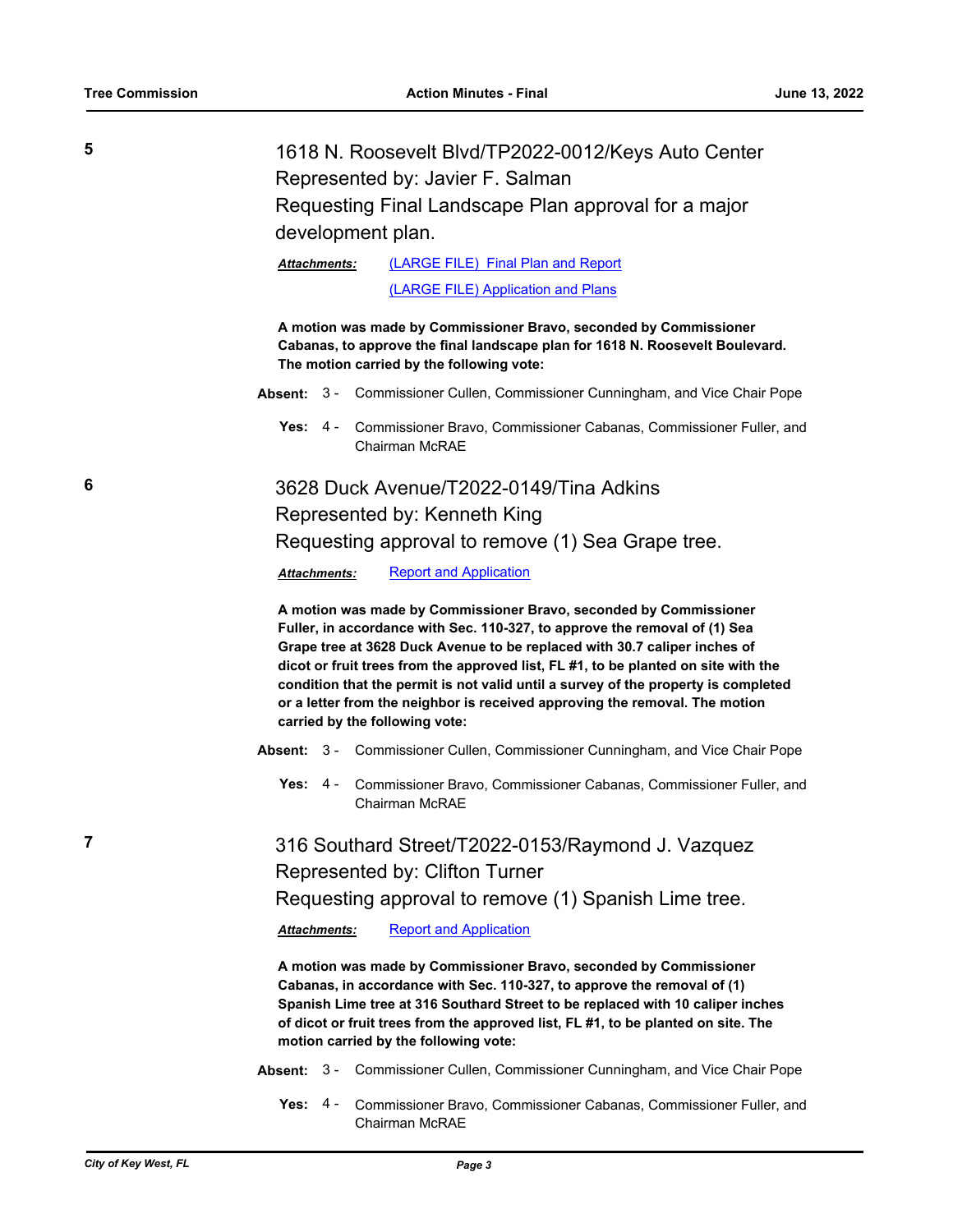| 8  | 824 Duval Street/T2022-0168/AI Bozart-Terra M, LLC                                                                                                                                                                                                                                                                                                             |
|----|----------------------------------------------------------------------------------------------------------------------------------------------------------------------------------------------------------------------------------------------------------------------------------------------------------------------------------------------------------------|
|    | Represented by: John Hartman                                                                                                                                                                                                                                                                                                                                   |
|    | Requesting approval to remove (1) Spanish Lime tree.                                                                                                                                                                                                                                                                                                           |
|    | <b>Report and Application</b><br>Attachments:                                                                                                                                                                                                                                                                                                                  |
|    | A motion was made by Commissioner Bravo, seconded by Commissioner<br>Cabanas, in accordance with Sec. 110-327, to approve the removal of (1)<br>Spanish Lime tree at 824 Duval Street to be replaced with 12 caliper inches of<br>dicot or fruit trees from the approved list, FL #1, to be planted on site. The<br>motion carried by the following vote:      |
|    | Absent: 3 - Commissioner Cullen, Commissioner Cunningham, and Vice Chair Pope                                                                                                                                                                                                                                                                                  |
|    | 4 -<br>Yes:<br>Commissioner Bravo, Commissioner Cabanas, Commissioner Fuller, and<br><b>Chairman McRAE</b>                                                                                                                                                                                                                                                     |
| 9  | 1037 Catherine Street/T2022-0174/Melissa Byrne                                                                                                                                                                                                                                                                                                                 |
|    | Represented by: Kenneth King                                                                                                                                                                                                                                                                                                                                   |
|    | Requesting approval to remove (1) Spanish Lime tree.                                                                                                                                                                                                                                                                                                           |
|    | <b>Report and Application</b><br>Attachments:                                                                                                                                                                                                                                                                                                                  |
|    | A motion was made by Commissioner Cabanas, seconded by Commissioner<br>Bravo, in accordance with Sec. 110-327, to approve the removal of (1) Spanish<br>Lime tree at 1037 Catherine Street to be replaced with 19 caliper inches of<br>dicot or fruit trees from the approved list, FL #1, to be planted on site. The<br>motion carried by the following vote: |
|    | Absent: 3 - Commissioner Cullen, Commissioner Cunningham, and Vice Chair Pope                                                                                                                                                                                                                                                                                  |
|    | Yes:<br>4 -<br>Commissioner Bravo, Commissioner Cabanas, Commissioner Fuller, and<br>Chairman McRAE                                                                                                                                                                                                                                                            |
| 10 | 1610 Von Phister Street/T2022-0175/Wade Highlander                                                                                                                                                                                                                                                                                                             |
|    | Represented by: Kenneth King                                                                                                                                                                                                                                                                                                                                   |
|    | Requesting approval to remove (1) Sea Grape tree.                                                                                                                                                                                                                                                                                                              |
|    | <b>Report and Application</b><br>Attachments:                                                                                                                                                                                                                                                                                                                  |
|    | A motion was made by Commissioner Bravo, seconded by Commissioner<br>Fuller, in accordance with Sec. 110-327, to approve the removal of (1) Sea<br>Grape tree at 1610 Von Phister Street to be replaced with 36.6 caliper inches of<br>dicot or fruit trees from the approved list, FL #1, to be planted on site. The<br>motion carried by the following vote: |
|    | Commissioner Cullen, Commissioner Cunningham, and Vice Chair Pope<br>Absent: 3 -                                                                                                                                                                                                                                                                               |
|    | Yes:<br>4 -<br>Commissioner Bravo, Commissioner Cabanas, Commissioner Fuller, and<br><b>Chairman McRAE</b>                                                                                                                                                                                                                                                     |

**9**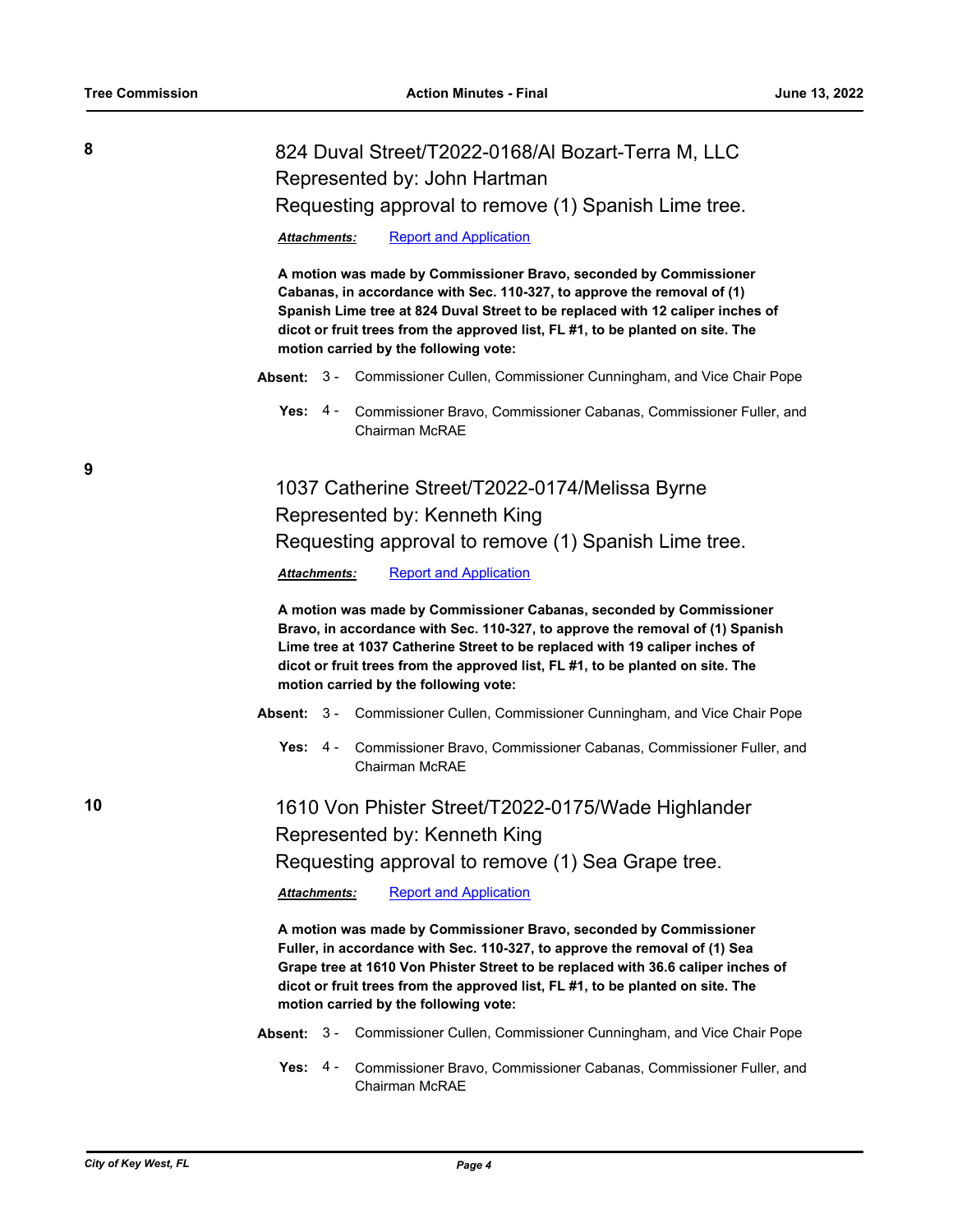| 11 | 709 Galveston Lane/T2022-0179/David Salay<br>Represented by: Sean Creedon-Treeman<br>Requesting approval to remove (1) Bulnesia tree.                                                                                                                                                                                                                         |
|----|---------------------------------------------------------------------------------------------------------------------------------------------------------------------------------------------------------------------------------------------------------------------------------------------------------------------------------------------------------------|
|    | <b>Report and Application</b><br><b>Attachments:</b>                                                                                                                                                                                                                                                                                                          |
|    | A motion was made by Commissioner Bravo, seconded by Commissioner<br>Cabanas, in accordance with Sec. 110-327, to approve the removal of (1)<br>Bulnesia tree at 709 Galveston Lane to be replaced with 9.9 caliper inches of<br>dicot or fruit trees from the approved list, FL #1, to be planted on site. The<br>motion carried by the following vote:      |
|    | Absent: 3 - Commissioner Cullen, Commissioner Cunningham, and Vice Chair Pope                                                                                                                                                                                                                                                                                 |
|    | Yes: 4 -<br>Commissioner Bravo, Commissioner Cabanas, Commissioner Fuller, and<br>Chairman McRAE                                                                                                                                                                                                                                                              |
| 12 | 717 Windsor Lane/T2022-0182/Winterton II LLC                                                                                                                                                                                                                                                                                                                  |
|    | Represented by: Kenneth King                                                                                                                                                                                                                                                                                                                                  |
|    | Requesting approval to remove (1) Royal Poinciana tree.                                                                                                                                                                                                                                                                                                       |
|    | <b>Report and Application</b><br>Attachments:                                                                                                                                                                                                                                                                                                                 |
|    | A motion was made by Commissioner Bravo, seconded by Commissioner<br>Fuller, in accordance with Sec. 110-327, to approve the removal of (1) Royal<br>Poinciana tree at 717 Windsor Lane to be replaced with 12.2 caliper inches of<br>dicot or fruit trees from the approved list, FL #1, to be planted on site. The<br>motion carried by the following vote: |
|    | Absent: 3 - Commissioner Cullen, Commissioner Cunningham, and Vice Chair Pope                                                                                                                                                                                                                                                                                 |
|    | Yes:<br>4 -<br>Commissioner Bravo, Commissioner Cabanas, Commissioner Fuller, and<br><b>Chairman McRAE</b>                                                                                                                                                                                                                                                    |
| 13 | 722 Ashe Street/T2022-0184/Jennifer Baldwin                                                                                                                                                                                                                                                                                                                   |
|    | Represented by: Keith Oropeza                                                                                                                                                                                                                                                                                                                                 |
|    | Requesting approval to remove (1) Gumbo Limbo tree.                                                                                                                                                                                                                                                                                                           |
|    | <b>Report and Application</b><br>Attachments:                                                                                                                                                                                                                                                                                                                 |
|    | A motion was made by Commissioner Bravo, seconded by Commissioner<br>Fuller, in accordance with Sec. 110-327, to approve the removal of (1) Gumbo<br>Limbo tree at 722 Ashe Street to be replaced with 9.6 caliper inches of dicot or<br>fruit trees from the approved list, FL #1, to be planted on site. The motion<br>carried by the following vote:       |
|    | Absent: 3 - Commissioner Cullen, Commissioner Cunningham, and Vice Chair Pope                                                                                                                                                                                                                                                                                 |
|    | Yes: 4 -<br>Commissioner Bravo, Commissioner Cabanas, Commissioner Fuller, and<br>Chairman McRAE                                                                                                                                                                                                                                                              |